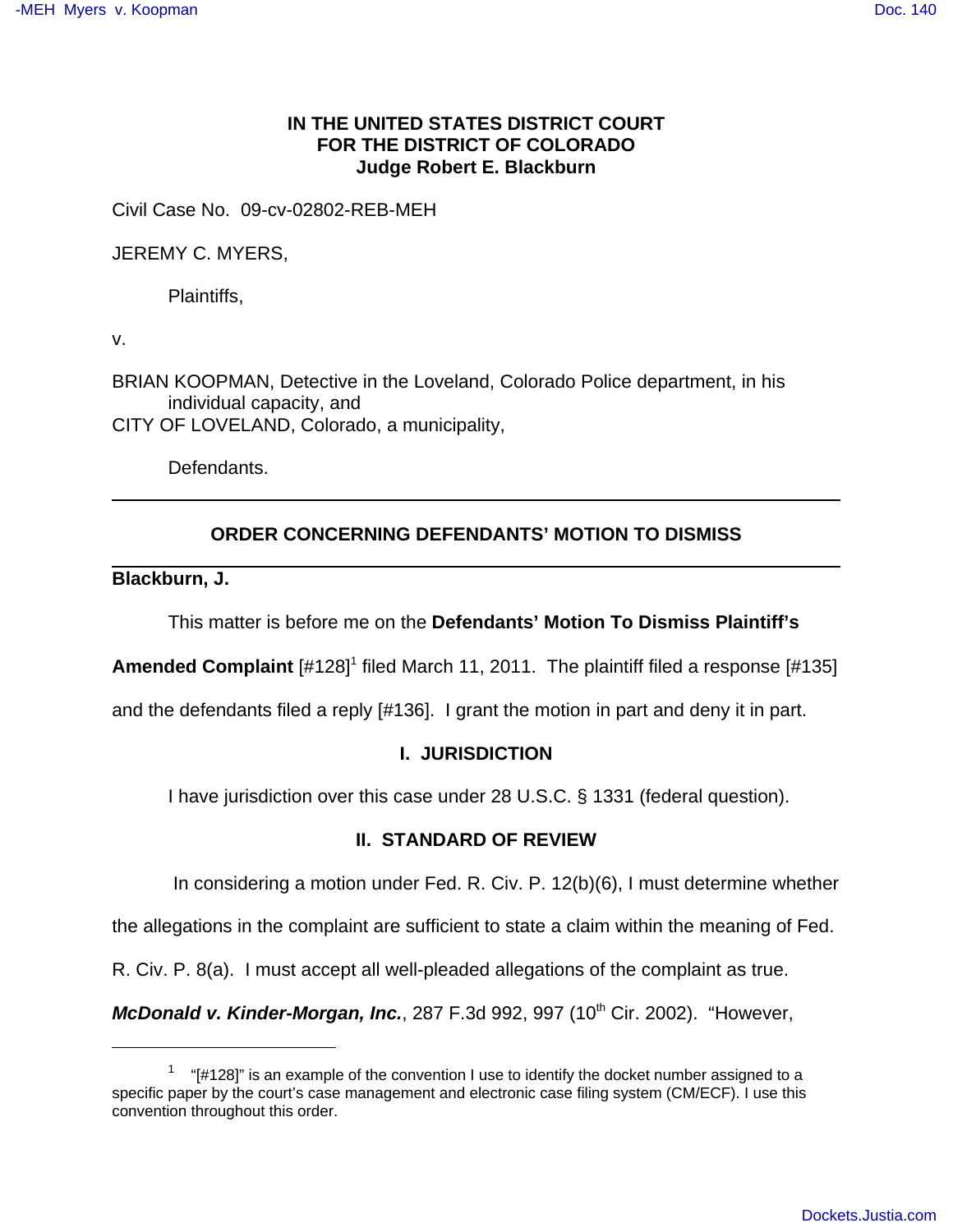conclusory allegations or legal conclusions masquerading as factual conclusions will not suffice to prevent a motion to dismiss." **Fernandez-Montes v. Allied Pilots**

**Association**, 987 F.2d 278, 284 (5<sup>th</sup> Cir. 1993); **see also Ruiz v. McDonnell**, 299 F.3d

1173, 1181 (10<sup>th</sup> Cir. 2002) ("All well-pleaded facts, as distinguished from conclusory

allegations, must be taken as true."), **cert. denied**, 538 U.S. 999 (2003). I review the

challenged portion of a complaint to determine whether it "'contains enough facts to

state a claim to relief that is plausible on its face.'" **Ridge at Red Hawk, L.L.C. v.**

**Schneider**, 493 F.3d 1174, 1177 (10<sup>th</sup> Cir. 2007) (quoting **Bell Atlantic Corp. v.** 

**Twombly**, 550 U.S. 544, 570 (2007)); **see also Ashcroft v. Iqbal**, \_\_\_ U.S. \_\_\_, 129

S.Ct. 1937 (2009). "Thus, the mere metaphysical possibility that some plaintiff could

prove some set of facts in support of the pleaded claims is insufficient; the complaint

must give the court reason to believe that this plaintiff has a reasonable likelihood of

mustering factual support for these claims." Id. (emphases in original).<sup>2</sup> Nevertheless,

<sup>2</sup> **Twombly** rejected and supplanted the "no set of facts" language of **Conley v. Gibson**, 355 U.S. 41, 45-46, 78 S.Ct. 99, 2 L.Ed.2d 80 (1957). The Tenth Circuit clarified the meaning of the "plausibility" standard:

<sup>&</sup>quot;plausibility" in this context must refer to the scope of the allegations in a complaint: if they are so general that they encompass a wide swath of conduct, much of it innocent, then the plaintiffs "have not nudged their claims across the line from conceivable to plausible." The allegations must be enough that, if assumed to be true, the plaintiff plausibly (not just speculatively) has a claim for relief.

This requirement of plausibility serves not only to weed out claims that do not (in the absence of additional allegations) have a reasonable prospect of success, but also to inform the defendants of the actual grounds of the claim against them. "Without some factual allegation in the complaint, it is hard to see how a claimant could satisfy the requirement of providing not only 'fair notice' of the nature of the claim, but also 'grounds' on which the claim rests."

**Robbins v. Oklahoma**, 519 F.3d 1242, 1247-48 (10<sup>th</sup> Cir. 2008) (quoting **Twombly**, 127 S.Ct. at 1974; internal citations and footnote omitted).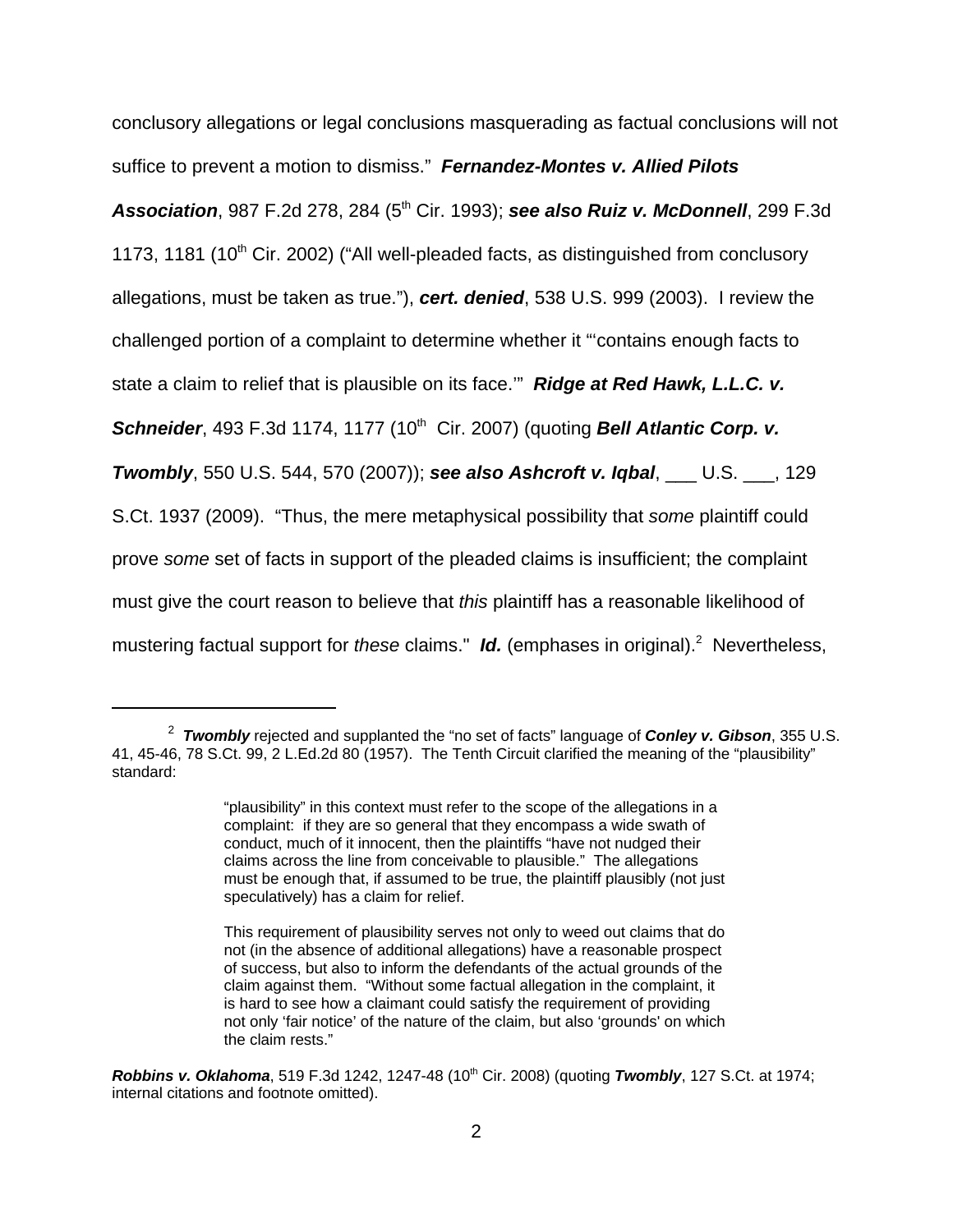the standard remains a liberal one, and "a well-pleaded complaint may proceed even if it strikes a savvy judge that actual proof of those facts is improbable, and that a recovery is very remote and unlikely." **Dias v. City and County of Denver**, 567 F.3d 1169, 1178 (10<sup>th</sup> Cir. 2009) (quoting **Twombly**, 127 S.Ct. at 1965) (internal quotation marks omitted).

### **III. FACTUAL ALLEGATIONS**

In his amended complaint [#127], the plaintiff, Jeremy Myers, asserts a claim of malicious prosecution against the City of Loveland, Colorado, and Brian Koopman, a detective with the Loveland Police Department. Myers alleges that on September 5, 2007, Koopman executed an affidavit in support of a no knock search warrant which later was executed at a property that had been occupied by Myers. Myers alleges that Koopman "maliciously, intentionally and/or recklessly made false and misleading statements" in the affidavit. Plaintiff's Amended Complaint and Jury Demand [#127], ¶ 14. Allegedly, Koopman's false and misleading statements in the warrant affidavit included a representation that "an unnamed confidential informant indicated that a methamphetamine lab existed in the attic" of a building occupied by Myers, and that various other facts indicative of a methamphetamine lab existed on the premises. Id., **[** 14 (A) through (M). Myers alleges that Koopman knew that "the information given by his confidential informant . . was false." Id., ¶ 41(a). Koopman allegedly had two video surveillance cameras installed to monitor Meyer's property. Myers alleges that one camera was installed in late May 2007, and the other was installed in mid-August 2007. Id. **[1]** 12, 13. According to Myers, the information captured by those cameras was inconsistent with much of the information contained in Koopman's affidavit. Id., ¶ 15.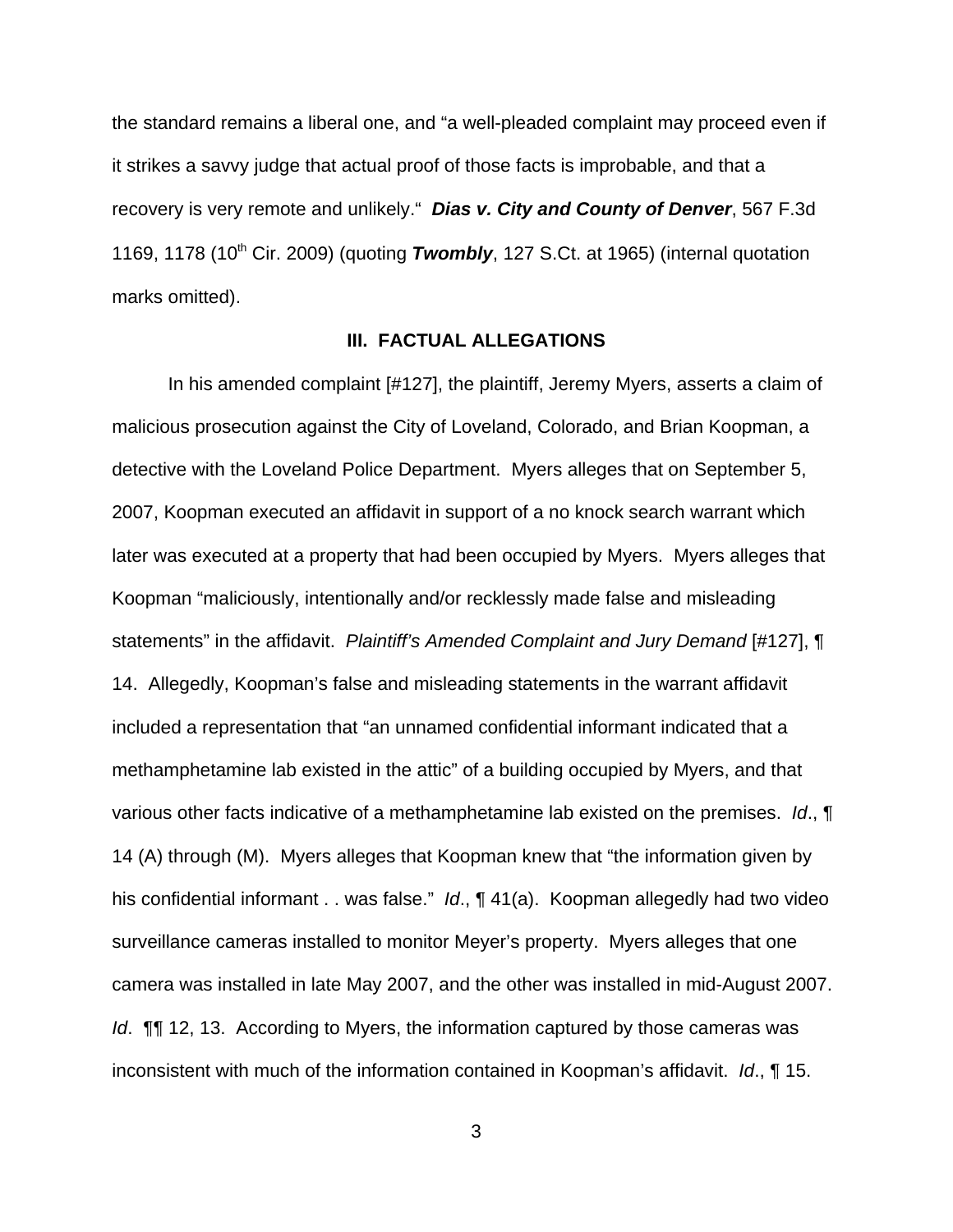Myers alleges that on September 5, 2007, Koopman obtained a no-knock search warrant for Myers' property based on the allegedly false and malicious statements in Koopman's affidavit. On Thursday, September 6, 2007, members of the Larimer County Drug Task Force along with the Larimer County and Loveland SWAT teams executed the no-knock warrant at Myers' property. At the time of the search, seven field tests were conducted on suspected drugs found in the course of the search, and each test showed a false positive for the presence of an illegal drug. Myers alleges that Koopman "fabricated the results maliciously or the [test] strips were intentionally and/or improperly used to achieve a malicious pre-determined goal." Id., ¶ 37(h). After the search was completed, Koopman allegedly prepared or endorsed an affidavit in support of a warrant for the arrest of Myers. Id., ¶ 34. The affidavit allegedly contained false statements to support the issuance of an arrest warrant, and Koopman allegedly "acted maliciously, recklessly, knowingly, intentionally, willfully and wantonly" in preparing or endorsing the affidavit.

Myers was arrested on Friday, September 7, 2007, and was detained in the Larimer County Detention Center until Monday, September 10, 2007. Criminal charges were filed against Myers and several hearings were held in his criminal case between September 7, 2007, and November 15, 2007. Ultimately, testing conducted by the Colorado Bureau of Investigation demonstrated that no controlled substances were recovered from Myers' property or from the neighboring buildings that were searched on September 6, 2007. The district attorney dropped all charges against Myers on November 15, 2007.

#### **IV. ANALYSIS**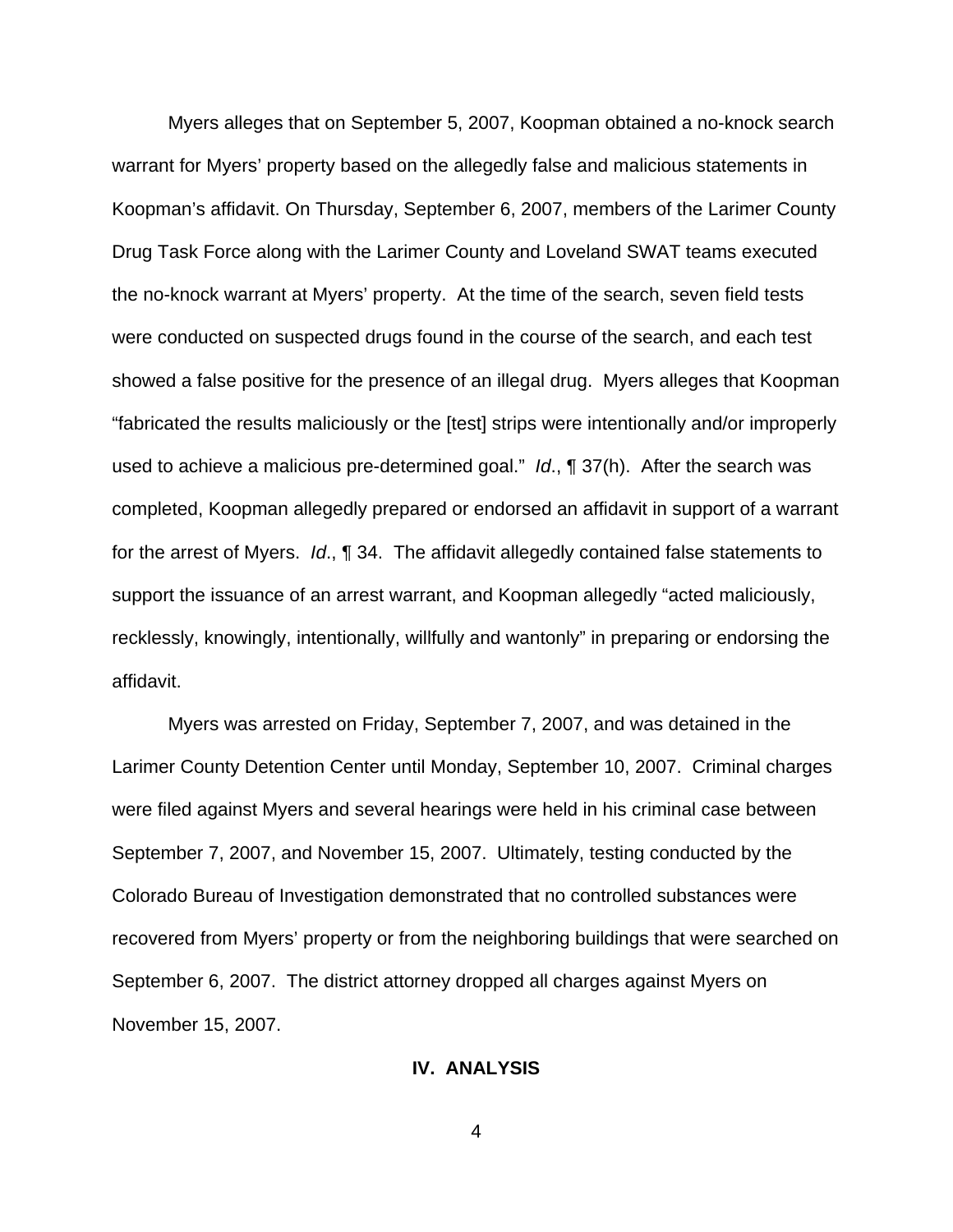Myers brings his malicious prosecution claim under 42 U.S.C. § 1983, alleging violation of his rights under the Fourth and Fourteenth Amendments. Myers names Koopman and the City of Loveland as defendants. The elements of a malicious prosecution claim, applicable to a claim under § 1983 claim, are:

(1) the defendant caused the plaintiff's continued confinement or prosecution; (2) the original action terminated in favor of the plaintiff; (3) there was no probable cause to support the original arrest, continued confinement, or prosecution; (4) the defendant acted with malice; and (5) the plaintiff sustained damages.

**Novitsky v. City Of Aurora**, 491 F.3d 1244, 1258 (10<sup>th</sup> Cir. 2007). In the context of a  $\S$ 1983 claim, however, a plaintiff also must establish the violation of one or more constitutional rights. **See Mondragon v. Thompson**, 519 F.3d 1078, 1082 (2008) (§ 1983 claim for malicious prosecution ultimately must rest on the Constitution and not on common law). The defendants argue in their present motion that the Myers' allegations are not sufficient to state a claim on which relief can be granted. I agree in part and disagree in part.

### A. Municipal Liability

The defendants argue that Myers' allegations do not support a municipal liability claim against the City of Loveland. A plaintiff suing a municipality under § 1983 for the actions of one of its police officers must prove: 1) that a municipal employee committed a constitutional violation; and 2) that a municipal policy or custom was the moving force behind the constitutional deprivation. **Jiron v. City of Lakewood**, 392 F.3d 410, 419  $(10<sup>th</sup>$  Cir. 2004). A municipality or other local government unit is liable for constitutional torts only if the alleged unconstitutional acts implement a policy, ordinance or custom of the local government. **Monell v. Department of Social Services**, 436 U.S. 658, 690,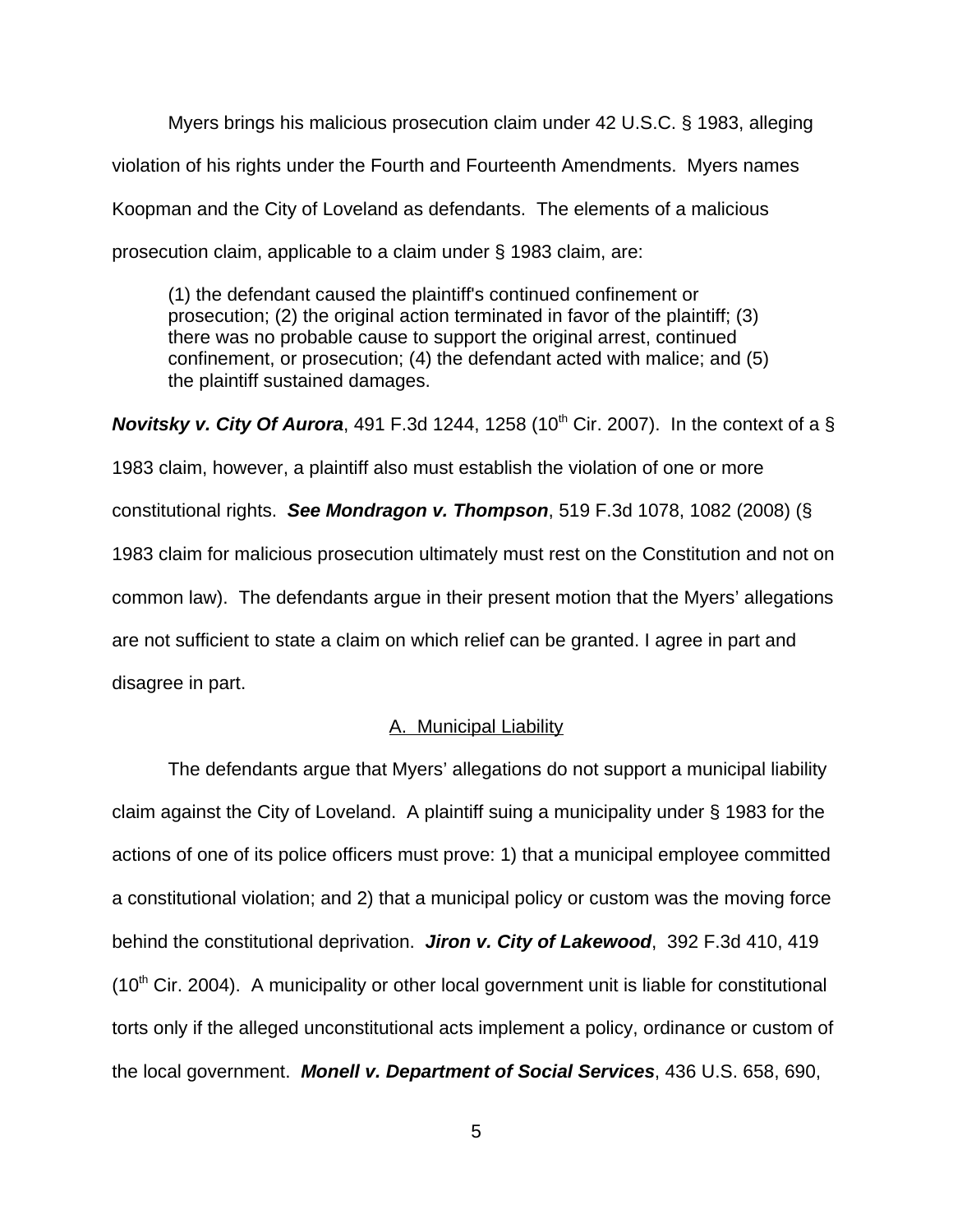694 (1978); **Garcia v. Salt Lake County**, 768 F.2d 303, 308 & n.4 (10<sup>th</sup> Cir. 1985). A municipality is responsible under § 1983 only when the execution of a government policy or custom actually causes an injury of constitutional dimensions. **Monell**, 436 U.S. at 694; **see also D.T. v. Independent School District**, 894 F.2d 1176, 1187 (10<sup>th</sup> Cir. 1990) (plaintiff must prove direct nexus between constitutional tort and municipality's authorization or approval thereof, either expressly or otherwise, by the adoption of any plan or policy). "Proof of a single incident of unconstitutional activity is not sufficient to impose liability under **Monell**, unless proof of the incident includes proof that it was caused by an existing, unconstitutional municipal policy, which policy can be attributed to a municipal policymaker." **Oklahoma City v. Tuttle**, 471 U.S. 808, 823 (1985).

A municipal policy is a "policy statement, ordinance, regulation, or decision officially adopted and promulgated by [a municipality's] officers." An act committed by an official who has been delegated the power of "establishing final policy" will also constitute a municipal policy.

**Novitsky**, 491 F.3d 1244, at 1259 (citing **Pembaur v. City of Cincinnati**, 475 U.S. 469, 483 (1986)). A municipal custom is a persistent and widespread practice undertaken by municipal officials. Lankford v. City of Hobart, 73 F.3d 283, 286 (10<sup>th</sup>) Cir. 1996).

In his response to the motion to dismiss, Myers argues that Koopman was in command of the no knock search and was the final decision maker for the City of Loveland. Myers relies on **Pembaur v. City of Cincinnati**, 475 U.S. 469 (1986) to support his argument that Koopman's decisions about the search and subsequent events constitute decisions by a final decision maker for the City of Loveland. Myers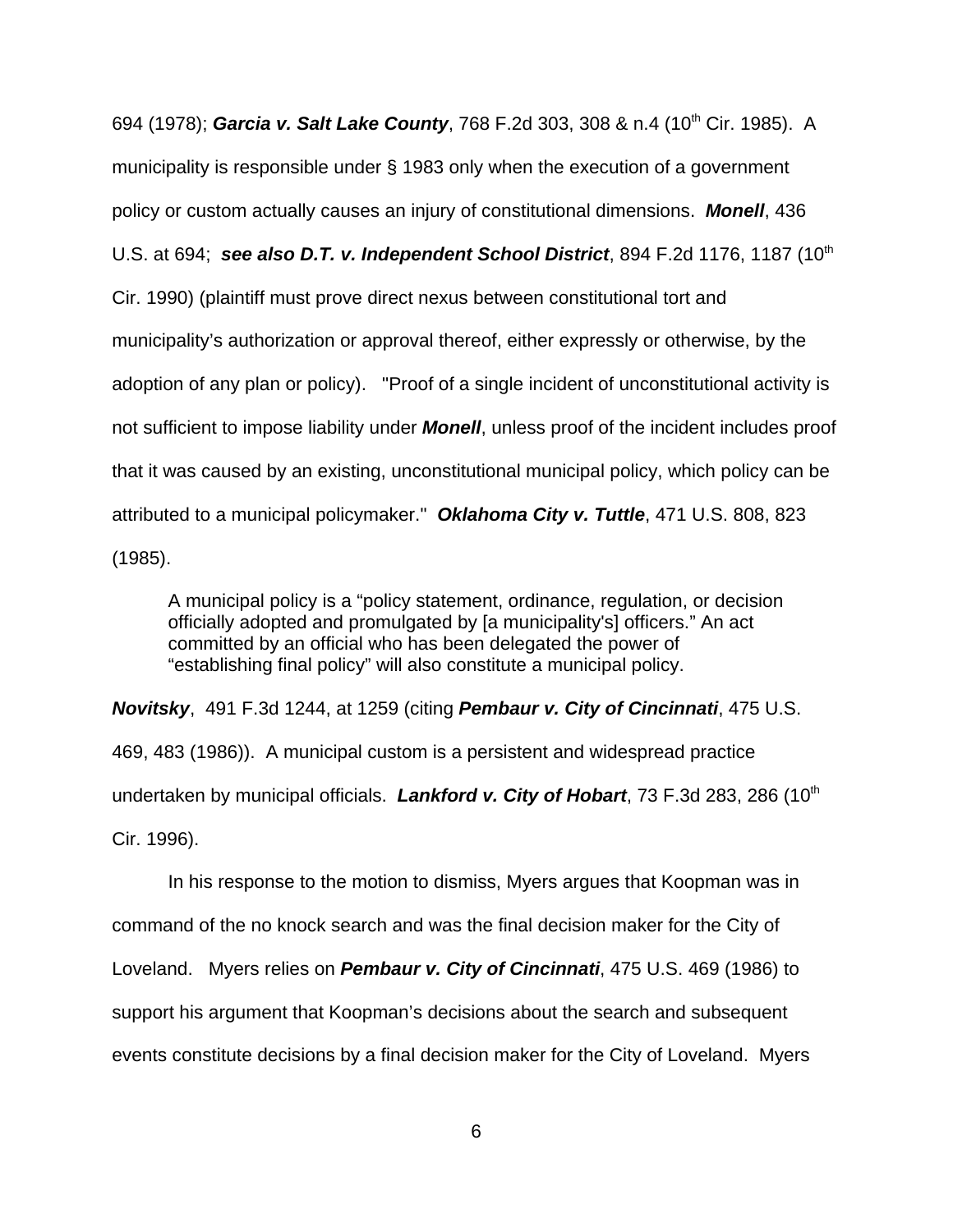argues that this authority effectively was delegated to Koopman by the Chief of Police. As final decision maker, Myers argues, Koopman executed unconstitutional policies and customs which violated Myers' rights.

"Municipal liability attaches only where the decisionmaker possesses final authority to establish municipal policy with respect to the action ordered." **Id**. at 481. Myers does not allege in the operative complaint that the Chief of Police had delegated to Koopman authority to establish final city policy about the search, nor does he allege other facts to support the contention that Koopman possessed final policy making authority for the city at the time of the search. Myers makes no allegation that the search was conducted in compliance with a widespread custom or practice of the City of Loveland. Even when the allegations in Myers' complaint are assumed to be true, those allegations do not state a claim for municipal liability against the City of Loveland. The motion to dismiss is granted as to the City of Loveland.

#### B. Fourteenth Amendment Claim

The defendants argue that Myers has not stated a malicious prosecution claim under the Fourteenth Amendment because all charges against Myers were dismissed before Myers was tried on those charges. Based on the law established by the United States Court of Appeals for the Tenth Circuit, I conclude that Myers has not stated a viable substantive due process claim under the Fourteenth Amendment. However, I conclude that Myers has stated a viable procedural due process claim under the Due Process Clause of the Fourteenth Amendment.

In **Taylor v. Meacham**, the United States Court of Appeals for the Tenth Circuit held that an allegedly wrongful arrest and seven-week detention can support a claim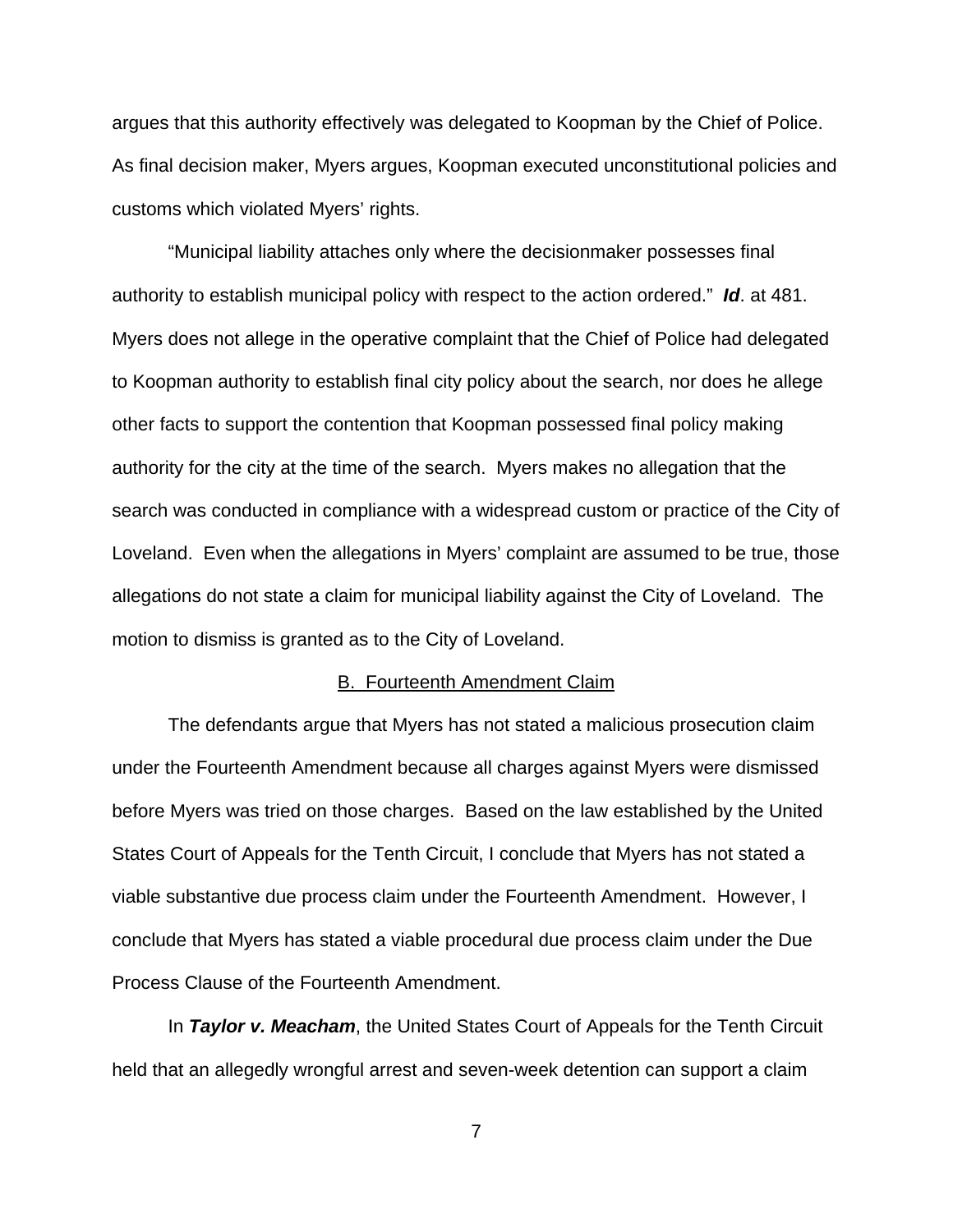under the Fourth Amendment, but does not support a Fourteenth Amendment substantive due process claim. 82 F.3d 1556, 1560 (10<sup>th</sup> Cir. 1996). In **Taylor**, the Tenth Circuit noted the dictum of the United States Supreme Court that the Fourth Amendment governs pretrial deprivations of liberty while substantive due process does not govern pretrial deprivations of liberty. **Id**. (citing **Albright v. Oliver**, 510 U.S. 266, 274 - 275 (1994) (plurality opinion).

In **Pierce v. Gilchrist**, the Tenth Circuit acknowledged the distinction drawn in **Taylor** between the Fourth and Fourteenth Amendments. 359 F.3d 1279, 1287 n. 5 (10th Cir. 2004). In **Pierce**, however, the Tenth Circuit noted that a plaintiff asserting that he has been wrongfully detained based on "the fabrication of evidence by a government officer acting in an investigative capacity" may have claims implicating the Fourth and Fourteenth Amendments, depending on the circumstances. "The initial seizure is governed by the Fourth Amendment, but at some point after arrest, and certainly by the time of trial, constitutional analysis shifts to the Due Process Clause." **Id**. at 1285 - 1286. The **Pierce** court concluded that it did not need to determine where the Fourth Amendment analysis ends and the Fourteenth Amendment analysis begins. **Id**. at 1286.

Myers' claim involves only pretrial deprivation of liberty. All charges filed against Myers were dismissed about six weeks after he was arrested and prior to any trial on those charges. Given the Tenth Circuit's decision in **Taylor**, I conclude that a Fourteenth Amendment substantive due process analysis is not applicable to Myers' malicious prosecution claim. Even when the allegations in Myers' complaint are assumed to be true, those allegations do not state a substantive due process claim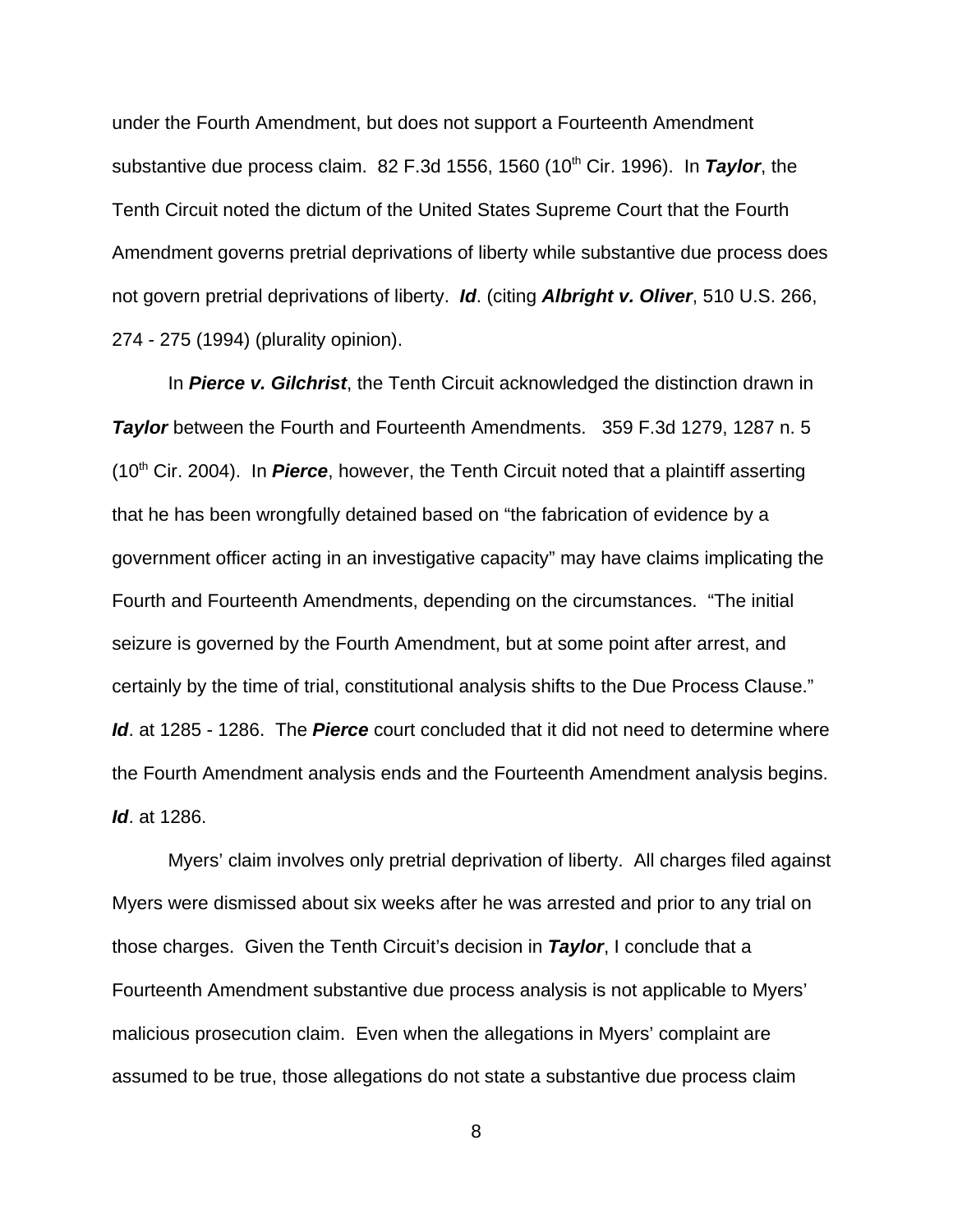under the Fourteenth Amendment because Myers' allegations concern only a pretrial

deprivation of liberty. The motion to dismiss is granted as to any Fourteenth

Amendment substantive due process claim asserted by Myers.<sup>3</sup>

On the other hand, I conclude that Myers has stated a potentially viable

Fourteenth Amendment procedural due process claim. In **Mondragon v. Thompson**,

the Tenth Circuit acknowledged the distinction between a Fourth Amendment and

Fourteenth Amendment analysis, as stated in **Pierce**. 519 F.3d 1078, 1082 (2008).

We have held that a plaintiff who claims that the government has unconstitutionally imprisoned him has at least two potential constitutional claims. "The initial seizure is governed by the Fourth Amendment, but at some point after arrest, and certainly by the time of trial, constitutional analysis shifts to the Due Process Clause." **Pierce v. Gilchrist**, 359 F.3d 1279, 1285-86 (10th Cir.2004). If he has been imprisoned without legal process he has a claim under the Fourth Amendment analogous to a tort claim for false arrest or false imprisonment. If he has been imprisoned pursuant to legal but wrongful process, he has a claim under the procedural component of the Fourteenth Amendment's Due Process Clause analogous to a tort claim for malicious prosecution. These torts are only analogies because § 1983 suits ultimately rest on the Constitution, not on state (or federal) common law. **Pierce**, 359 F.3d at 1285-88.

**Id**. The **Mondragon** court declined to determine precisely what distinguishes a Fourth

Amendment claim from a Fourteenth Amendment claim in this context. **Id**. at 1083 n. 6.

In **Mondragon**, the court addressed primarily when the plaintiff's claims accrued

for the purpose of the applicable statute of limitations. The defendants argue that the

**Mondragon** court's analysis of the difference between claims under the Fourth and

Fourteenth Amendments is dicta and otherwise is distinguishable from the present

 $3$  I note that Myers' Fourth Amendment claim is dependent on the Fourteenth Amendment because the Fourth Amendment is applicable to state actors only via the Due Process Clause of the Fourteenth Amendment. **See, e.g., Mapp v. Ohio**, 367 U.S. 643, 660 (1961).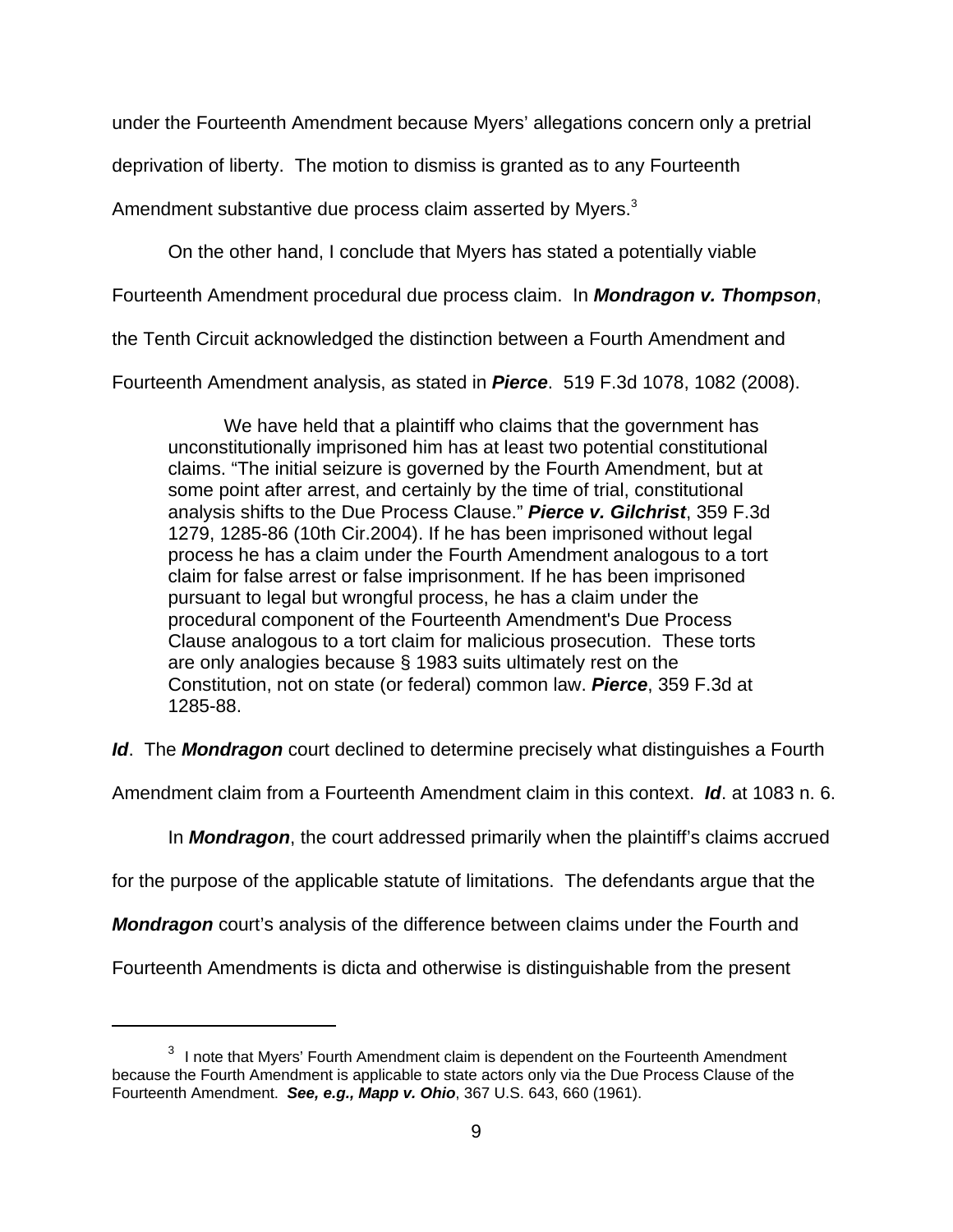case. I disagree. The **Mondragon** court analyzed the precise types of claims asserted by the plaintiff to determine when those claims accrued. **Id**. at 1083. A determination of the basis and proper constitutional analysis of the plaintiff's claims was a necessary step in determining when those claims accrued. Therefore, the **Mondragon** court's analysis of the nature of the Fourth and Fourteenth Amendment claims at issue in that case constitutes holding. $4$ 

In this case, Myers alleges that he was jailed based on legal but wrongful process when Koopman obtained search and arrest warrants based on information that Koopman knew to be false and materially incomplete. Given the analysis of the Tenth Circuit in **Mondragon**, I conclude that Myers has stated a viable procedural due process claim under the Fourteenth Amendment. The defendants' motion to dismiss is denied as to Myers' Fourteenth Amendment procedural due process claim.

#### C. Fourth Amendment Claim

Addressing Myers' Fourth Amendment claim, the defendants argue that Myers has not alleged specific facts to support his contention that Koopman<sup>5</sup> acted with malice in executing the affidavit in support of the no-knock search warrant, and in preparing or endorsing an affidavit in support of a warrant for Myers' arrest. I disagree. The defendants argue that Myers' allegations of malice are as general as they were in

 $4$  Dicta are statements and comments in an opinion concerning some rule of law or legal proposition not necessarily involved in nor essential to determination of the case in hand. Holding consists of those propositions along the chosen decisional path or paths of reasoning that 1) are actually decided; 2) are based on the facts of the case; and 3) lead to the judgment. **Thompson v. Weyerhaeuser Co.**, 582 F.3d 1125, 1129 (10<sup>th</sup> Cir. 2009).

 $<sup>5</sup>$  I do not address the issue of malice as it concerns the City of Loveland because I have</sup> concluded that the plaintiff's allegations do not state a claim on which relief can be granted against the City of Loveland.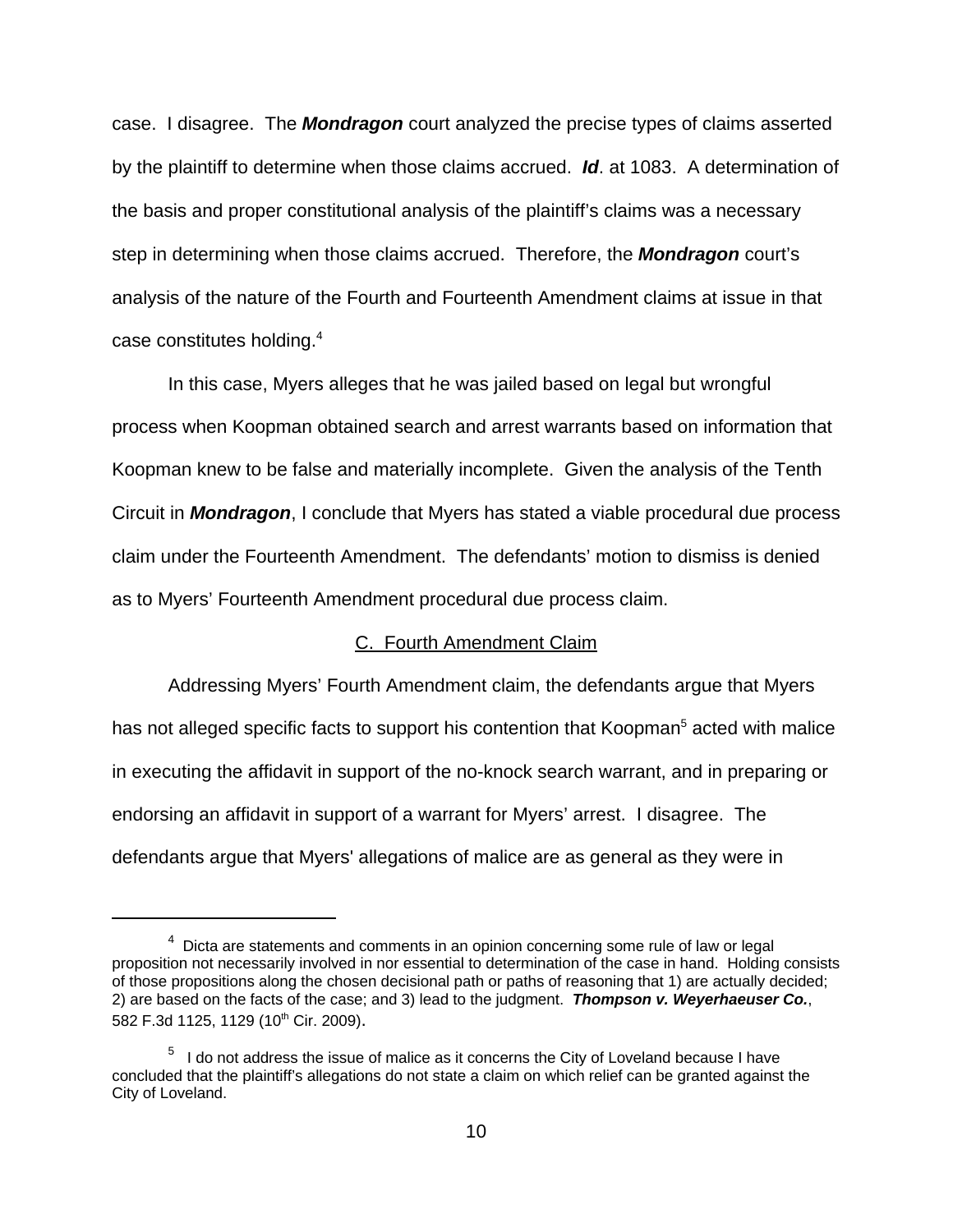Myers' original complaint [#1]. Addressing the original complaint, I concluded previously that Myers' allegations on the element of malice were not sufficient because Myers made generalized allegations applicable to a group of defendants. Order Concerning Defendants' Motions To Dismiss [#99], filed September 27, 2010, pp. 9 - 10. In his present complaint [#127], Myers makes specific factual allegations about Koopman's actions, knowledge of relevant facts, and motivations at key points in time relevant to Myers' malicious prosecution claim. Plaintiff's Amended Complaint and Jury Demand [#127], ¶¶ 14 - 16, 24 - 28, 37, 41. Assuming these specific factual allegations about Koopman to be true, it is plausible that Myers can establish the malice element of a Fourth Amendment malicious prosecution claim. The defendants' motion to dismiss is denied as to Myers' Fourth Amendment malicious prosecution claim.

#### D. Absolute Immunity

Finally, Koopman argues that he is entitled to absolute prosecutorial immunity to the extent Myers' malicious prosecution claim "focuses on Koopman's role in initiating and pursuing a criminal prosecution. . . ." Motion to dismiss [#128], p. 13.

[A] prosecutor is entitled to absolute immunity for those actions that cast him in the role of an advocate initiating and presenting the government's case. Absolute immunity, however, does not extend to those actions that are investigative or administrative in nature, including the provision of legal advice outside the setting of a prosecution.

**Mink v. Knox**, 613 F.3d 995, 999 (10<sup>th</sup> Cir. 2010). Pre-arrest review of a search warrant affidavit by a prosecutor, for example, does not fall within a prosecutor's role as an advocate and is not covered by prosecutorial immunity. **Mink v. Suthers**, 482 F.3d 1244, 1262 (10<sup>th</sup> Cir. 2007). Given this law, and based on the allegations in the operative complaint, Koopman cannot be seen as having adopted the role of a